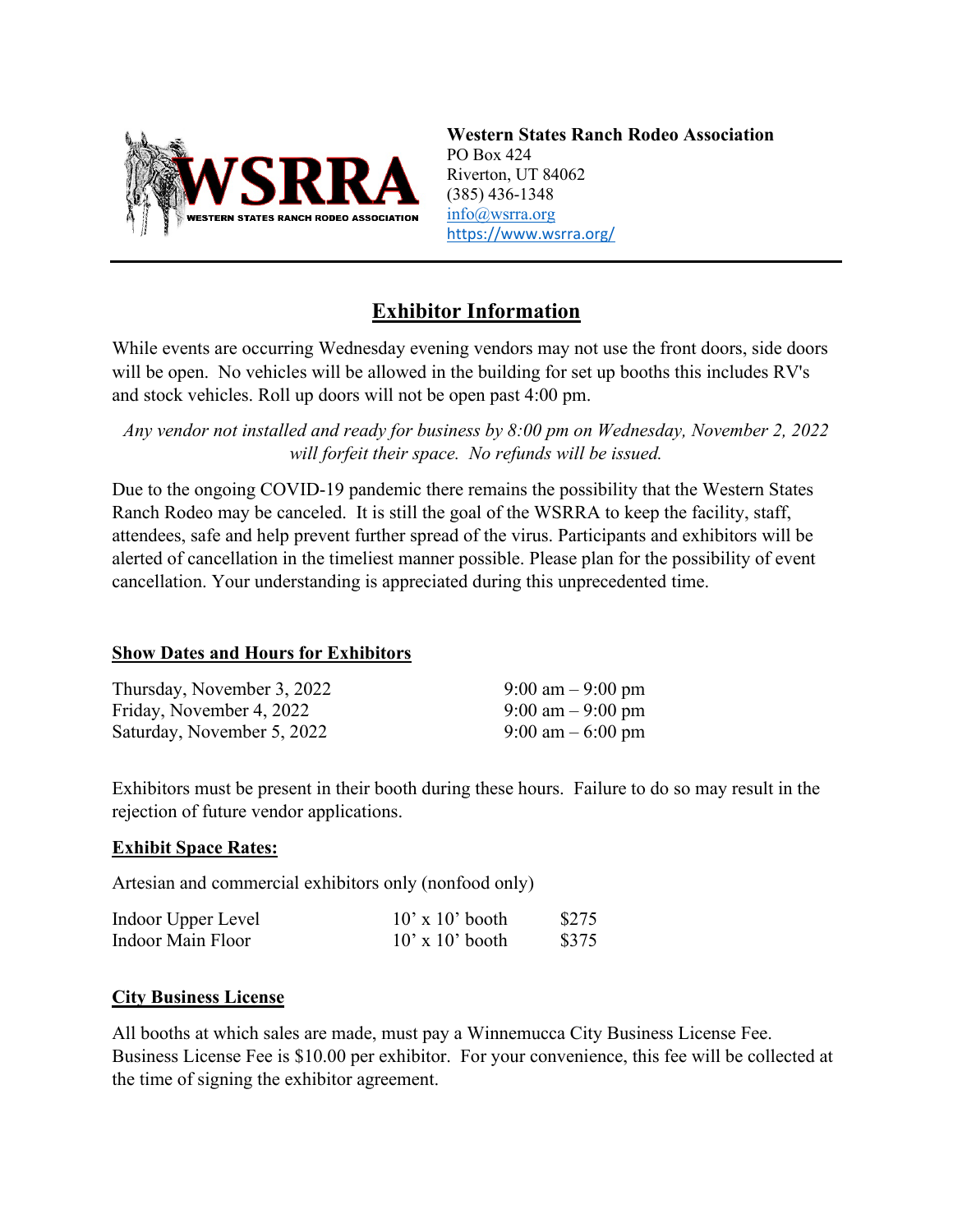## **Application**

All exhibitors requesting space during the event are required to complete and return an Exhibitor Application Form. New applicants are encouraged to include a photograph and or a complete written description of their products along with the application. Spaces are assigned at the availability and the discretion of the WSRRA Board.

#### **Returning Exhibitors**

Returning Exhibitors must submit an exhibitor's application and an application fee prior to 5:00PM on August  $15<sup>th</sup>$ , 2022 spaces will be assigned at the availability and the discretion of the WSRRA Board after this date.

## **New exhibitors**

Upon approval of your application, and after the returning exhibitor deadline has passed, a space may be assigned. An exhibitor's agreement will be mailed to you as notification of approval. Sign and return the agreement with payment in full. The agreement is null and void and the space will be released if the agreement is not returned with the payment by the due date specified. No exhibitor will be allowed to move into his or her booth if full payment for booth space is not received.

No personal checks will be accepted after October  $15<sup>th</sup>$ , 2022. Fees must be paid by cash, money order, cashier's check or credit card by Square after this date.

#### **Passes and Advertising**

Each exhibitor will receive two admission wristbands per 10' x 10' booth space. Wristbands must be attached securely to wrist for admission during Thursday, Friday, and Saturday.

#### **Sales tax**

All exhibitors are responsible for paying Nevada State Sales Tax, if applicable. For your convenience the show management will provide a form to each exhibitor. Each exhibitor must make payments directly to the Nevada Department of Taxation. A list of all exhibitors will be submitted to the Department of Taxation as per their request. Humboldt County sales tax is 6.85%.

#### **Refund and Cancellation Policy**

No refunds will be issued after October 15, 2022. Exhibitors wishing to cancel a space prior to this date must submit a written request for refund. All refunds are subject to approval by the WSRRA Board.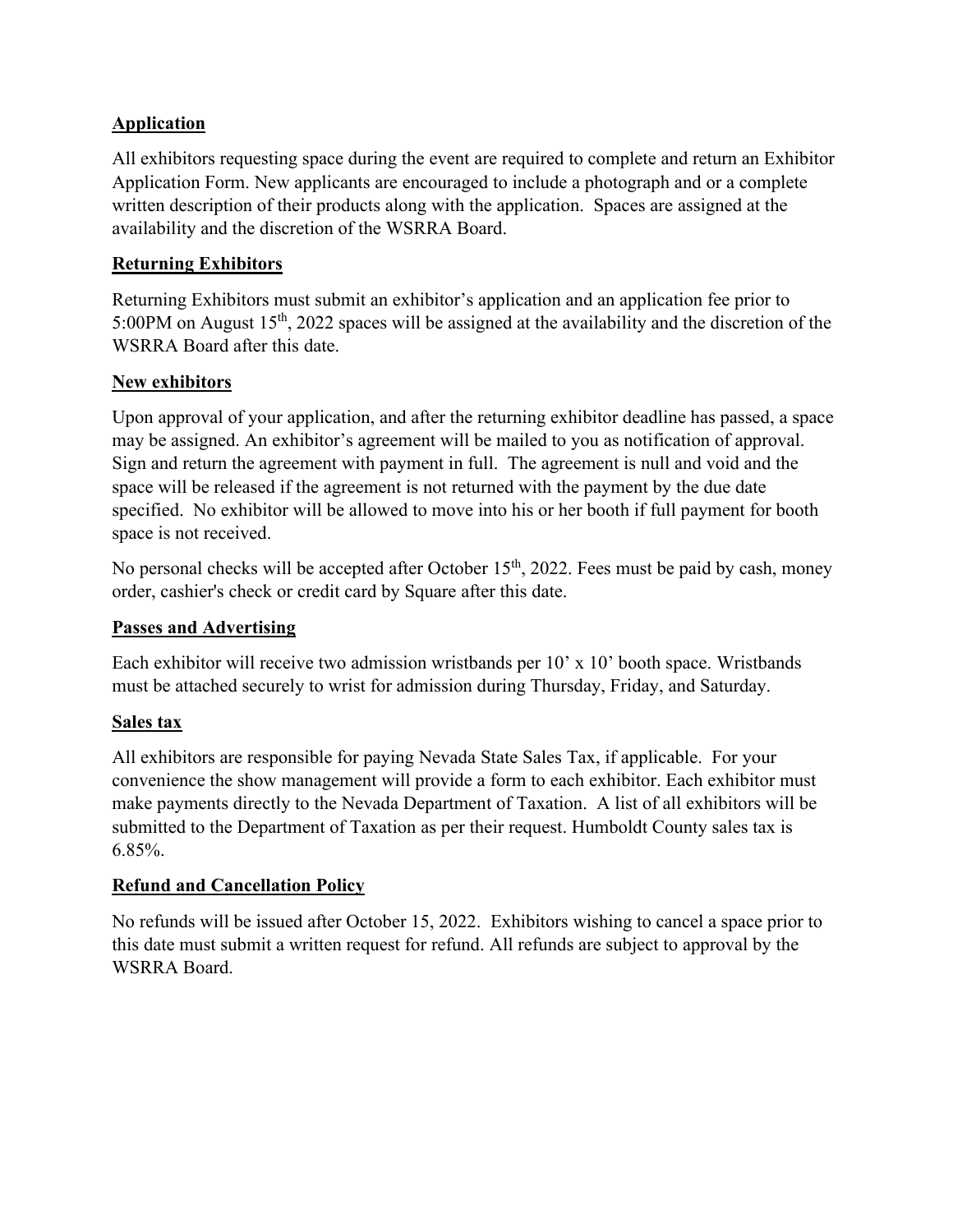## **General Rules**

- 1. Sound devices including but not limited to loudspeakers, organs, pianos, radios are subject to approval of the WSRRA Board and if allowed must be controlled so as not to interfere with others. The privilege for use of such a sound device may be revoked at any time.
- 2. Exhibitors must have at least one person in attendance at their booth at all times the show is open to the public and must care for and keep in good order the space occupied by them, taking every precaution against possible injury to visitors, guests or employees.
- 3. Advertising materials are prohibited anywhere in the Events complex. Placing advertising material on or in automobiles at the Event complex is specifically prohibited and no permission for such distribution will be granted under any circumstances. Advertising of candidates for public office may be displayed only in a booth rented for that purpose.
- 4. No solicitation except by exhibiting firms is allowed. Demonstrations of products must be confined to the exhibitors assigned space and in no case may be extended to other areas of the grounds. No promoting or selling of merchandise by anyone other than an approved vendor is to be conducted at the Event Center grounds at anytime during the Western States Ranch Rodeo
- 5. The WSRRA Board reserves the right to refuse exhibits which would in any way detract from the dignity of the show.
- 6. The WSRRA Board reserves the right to stop and remove from the show or relocate any exhibitors or his representative and/or exhibit performing any act or practice which in the opinion of the board is objectionable, interferes with the performance of other exhibitors or creates a health, safety or fire hazard. No refunds.
- 7. Exhibitors shall comply with those laws, rules and regulations and codes of the State of Nevada, Humboldt County, City of Winnemucca and the WSRRA National Finals that may include but not limited to workers compensation insurance, health and safety, taxes, fire, construction and utilities.
- 8. It is mutually understood and agreed that no alteration or variation of the terms of this contract shall be made valid unless made in writing and signed by the parties here too.
- 9. The decision of the WSRRA Board and on all matters not covered in these conditions must be accepted as final.
- 10. This agreement is not binding upon the Western States Ranch Rodeo Association until it has been duly accepted and signed by authorized board members.

# **Rules of Conduct**

All Exhibitors are expected to conduct themselves in a professional manner, according to the rules of this agreement. Any unruly conduct, refusal to follow rules, or use of foul language to show patrons or personnel will be considered grounds for expulsion. No refunds.

All booths must be installed and ready for business no later than 8:00 PM Wednesday, November  $2<sup>nd</sup>$ , 2022. No vehicles will be allowed in the building for unloading during setup of booths, including RV's and stock vehicles. Roll up doors will not be open after 4:00 PM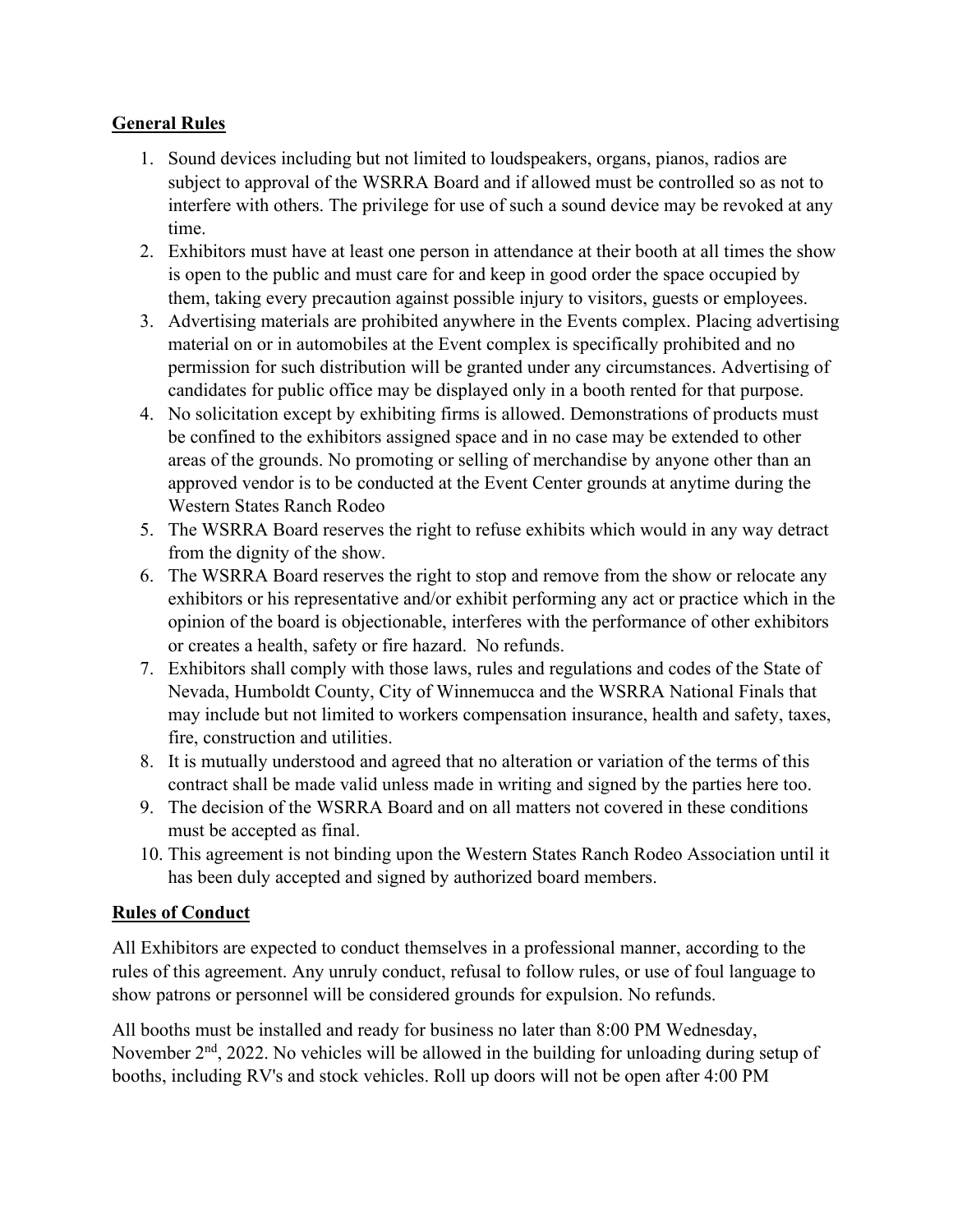Wednesday. Exhibitors must report to show management to verify space assignment prior to set up.

## **Product information**

It is expressly understood that the exhibitor, his agents or employees, or for prohibited from distributing, selling or displaying products, except for those listed in the exhibitor agreement and approved by the WSRRA Board.

## **Literature**

The WSRRA Board must prove all literature that is to be distributed or displayed in advance

## **Exhibit Move-In:**

Exhibitors may move in to set up their exhibits/booths during the following time;

Wednesday, November 2, 2022 10:00 am – 8:00 pm

While evening events are occurring Wednesday vendors may not use front doors. Side doors will be open. No vehicles will be allowed in the building on this day, including RV's and stock vehicles. Roll up doors will not be open from 4:00 pm to 8:00 pm.

## **Exhibit Removal**

All booths must remain open until the end of rodeo on Saturday November 5<sup>th</sup>, 2022. Failure to do so may result in rejection of future applications. Move out times

Sunday, November  $6<sup>th</sup>$ , 2022 8:00 am to 1:00 pm

During dismantling, exhibitors will be expected to remove all trash and debris from their exhibit area and place it in trash containers provided by the board. Any articles or materials not removed from the grounds by 2:00 PM on Sunday, November  $6<sup>th</sup>$ , 2022 will become the sole property of the WSRRA. The WSRRA Board reserves the right to dispose of such property in any manner in which it deems is in the best interest of the show.

#### **Booth Furnishings**

Exhibitors must provide their own booth material and supplies such as decorations, backdrops, display cases etc. The show will provide one table and two chairs per exhibit space. Outdoor exhibitors must provide their own table and chairs.

# **Electrical**

Outlets required by exhibitors for lights or power lease subject to availability. Electrical needs must be a request in advance.

#### **Exhibit Cleanup**

Each exhibitor is responsible for the cleanup of his or her exhibit area. Show will provide nightly cleanup of common areas.